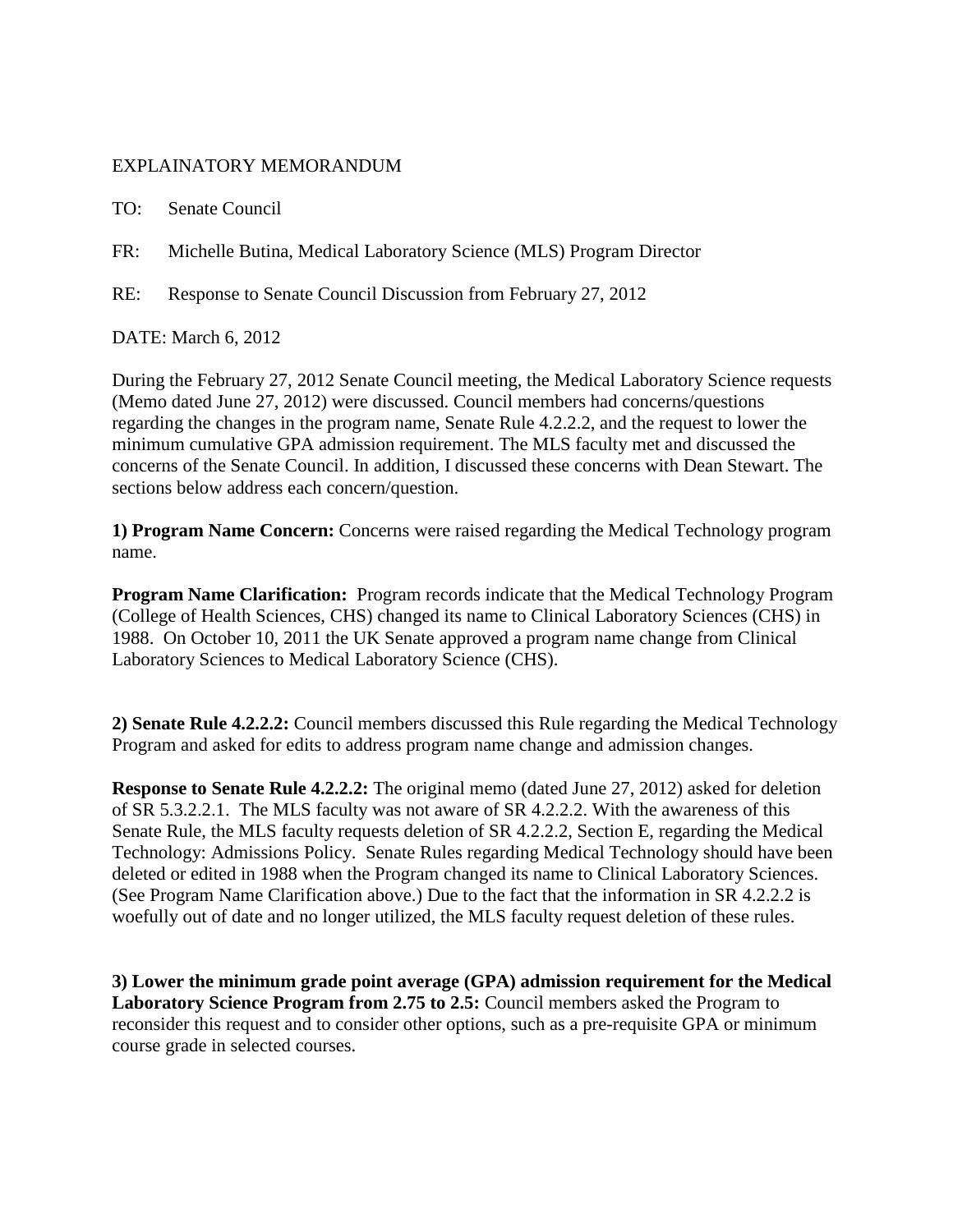**Response to change in minimum GPA:** To be more consistent with benchmark institutions, the MLS faculty is requesting the following as their new admission requirement: *Students must achieve an overall (cumulative) GPA of 2.5 and successfully pass all pre-requisite courses.* 

MLS pre-requisite courses consist of: 1 semester of general biology with laboratory, 2 semesters of general chemistry with laboratory, 1 semester of organic chemistry with laboratory, 1 semester of general microbiology with laboratory, 1 semester of statistical methods, and 1 semester of human physiology (or combined course in physiology and anatomy).

# **Rationale:**

- Current MLS Program policy indicates that students applying to the MLS Program are required to complete their pre-requisite courses by the start date of the Program (fall semester) and not by the application deadline (spring semester). Thus, in the MLS Program, 50-70% of students are accepted into the program conditionally upon completion and successfully passing of their pre-requisite courses.
- Five MLS Programs from benchmark institutions were again reviewed regarding their admission standards. Four of the five required a cumulative GPA of 2.5 or higher and either a pre-requisite GPA or a "C" or better in designated science/math courses. MLS faculty members believe that an overall GPA of 2.5 and successful passing of prerequisite courses, while less stringent than some benchmark standards, is still rigorous enough to allow students to be successful in the program while also allowing greater flexibility in admissions decisions.
- Within the College of Health Science there have been many recent discussions promoting a transition to more holistic admissions. Dr. Butina contacted the Assistant Dean of Student Affairs, Dr. Randa Remer, in regards to holistic admissions and the MLS admission requirement. Dr. Remer indicated that a cumulative GPA with passing of prerequisites courses would be more holistic and, perhaps, more inclusive than a prerequisite GPA or minimum course grades, in regards to the MLS Program.

Please contact Michelle Butina [\(mbu228@uky.edu](mailto:mbu228@uky.edu) or 218-0852) if you have questions or concerns.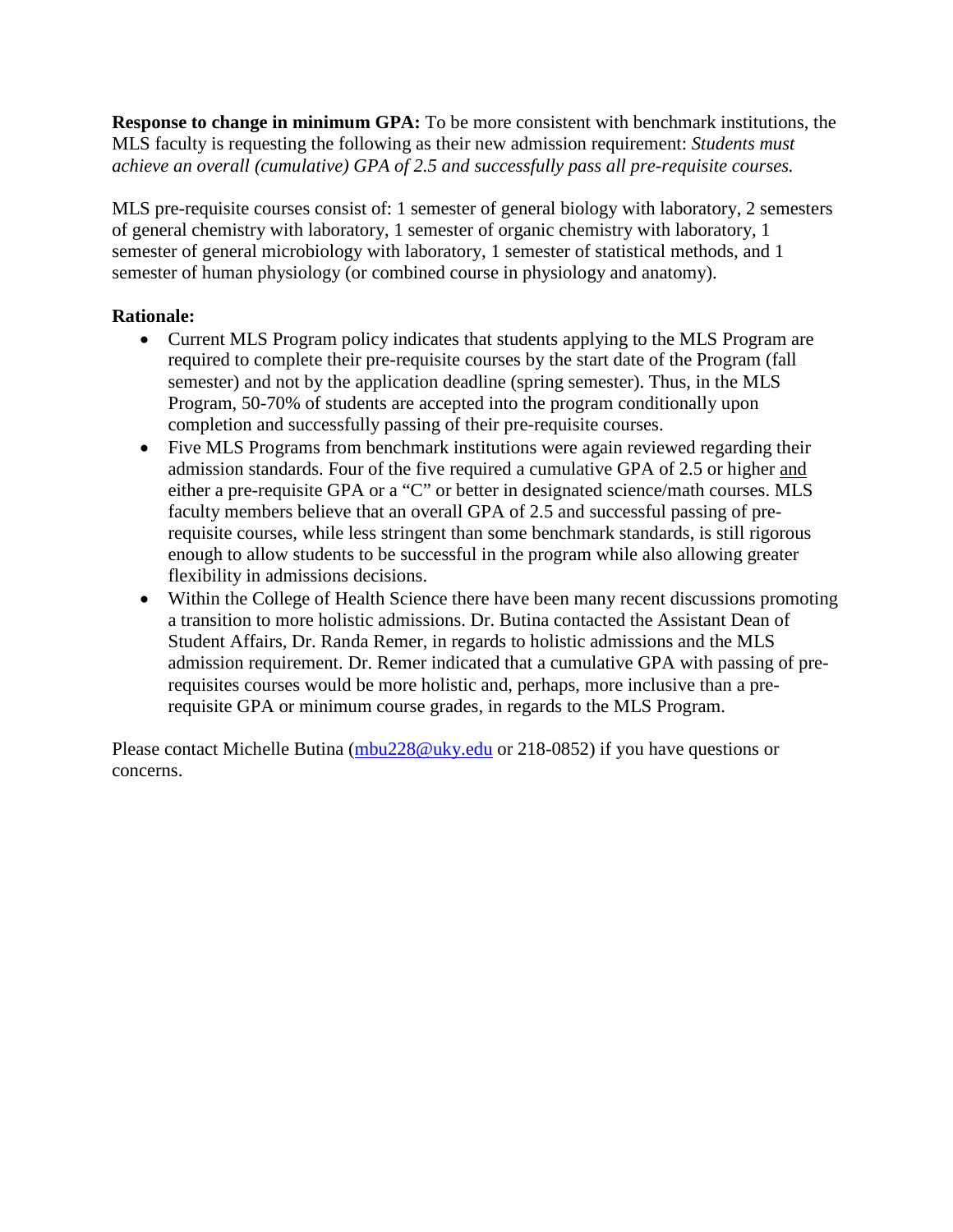#### MEMORANDUM

TO: Sharon R. Stewart, CHS Associate Dean for Academic Affairs

THROUGH: Karen Skaff, Clinical Science Department Chair

FR: Michelle Butina, Medical Laboratory Science Program Director

RE: Request for:

1) Deletion of Medical Laboratory Science standards from Senate Rules, and 2) Change in Medical Laboratory Science admission requirement

DATE: June 27, 2011- modified March 6, 2012 and April 30, 2012

The faculty of the Medical Laboratory Science (formerly Clinical Laboratory Sciences) Program requests approval for the following changes. These changes follow the program revisions that were approved by the Senate on October 10, 2011. (These program revisions included a change in the program name from Clinical Laboratory Science to Medical Laboratory Science.)

## **1) Delete current Senate Rules (5.3.2.2.1) listed for the "Clinical Laboratory Sciences Professional Program" and**

Re: 5.3.2.2.1: As part of the program revisions that were provisionally approved (5/16/11), the 800 level courses that were part of the 'old' program were changed to 400 level courses. There is no longer a need for separate rules for this program since the academic policies/standards are now consistent with those of the University. Thus, the Medical Laboratory Science faculty request deletion of these rules. (Please see the attached Senate Rules.)

**2) Replace Senate Rules (4.2.2.2, Section E) regarding the "Medical Technology Admissions Policy.** Re: 4.2.2.2: Senate Rules regarding Medical Technology should have been deleted or edited in 1988 when the Program changed its name to Clinical Laboratory Sciences. Due to the fact that the information in SR 4.2.2.2 is woefully out of date and no longer utilized, the MLS faculty request replacement of these rules. (Please see the attached Senate Rules which reflect the new policy.)

**3) Update of Senate Rules (4.2.2.2, Sections A-D) regarding the College of Health Sciences Professional Program Policies.** Re: 4.2.2.2 Sections A-D were edited so that the terminology within would be consistent with usage today. No policy changes were made, only minor terminology changes as suggested by Bob Grossman on 4/30/12. The policies will be reviewed in the future by the College of Health Sciences in order to update any outdated policies. (Please see the attached Senate Rules which reflect the editing proposed.)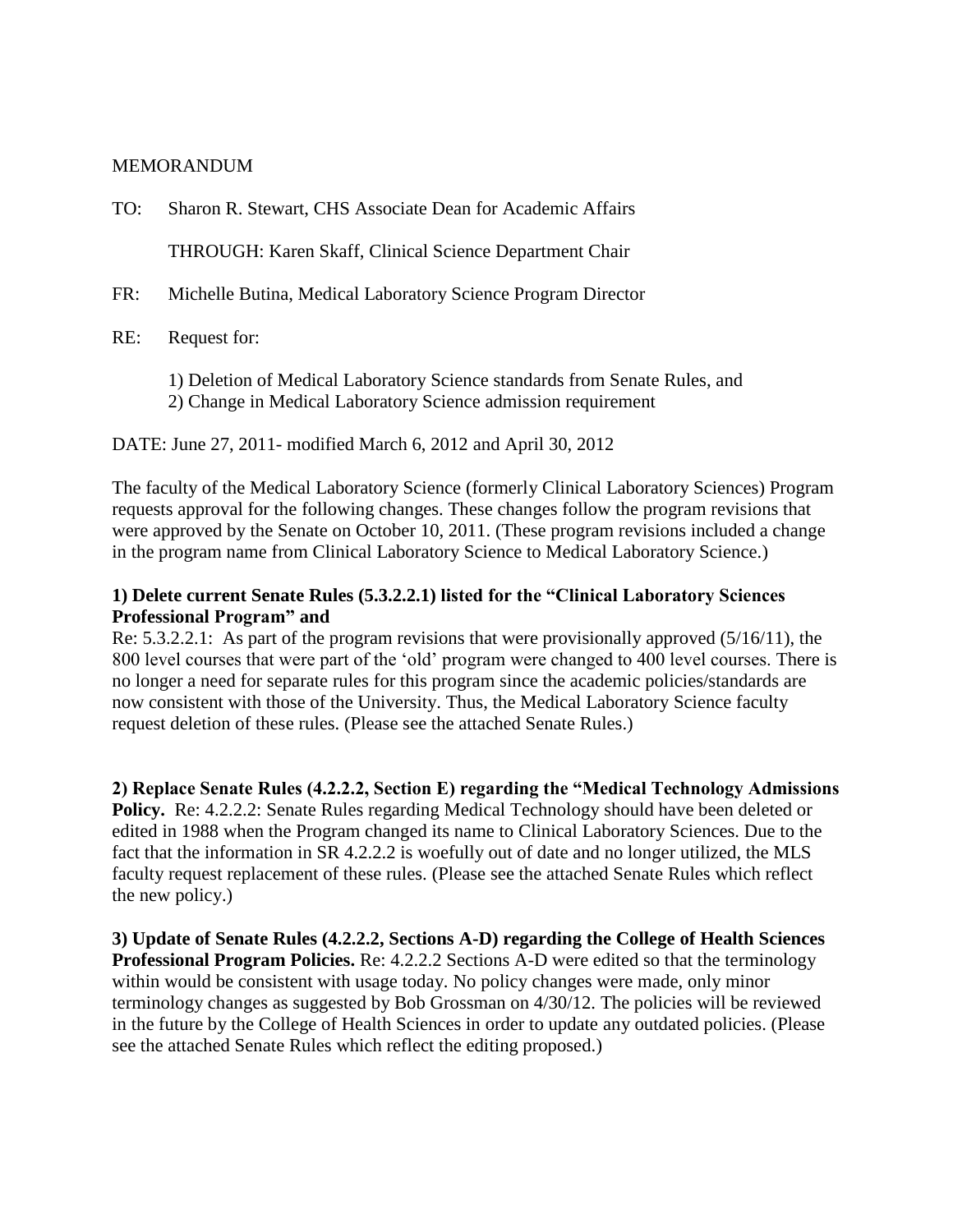## **4) Change minimum grade point average (GPA) admission requirement for the Medical Laboratory Science Program to 2.5 overall GPA.**

In 2004, the former Clinical Laboratory Sciences Program made major program revisions and raised the minimum GPA for admission into the Program to 2.75 (on a 4.0 scale). Current Medical Laboratory Science faculty members have unanimously agreed that the minimum GPA for program admission should be lowered to 2.5 for two reasons. First, faculty members believe that some high quality students who could be successful in this program are not applying because they do not meet the minimum GPA. Second, faculty members reviewed equivalent Medical Laboratory Science programs at several flagship universities to review their admission requirements and program pre-requisite courses. Those programs with similar pre-requisite courses commonly required a minimum GPA of 2.5. Thus, faculty members believe that a decrease from 2.75 to 2.5 is justified.

Please contact Michelle Butina [\(mbu228@uky.edu](mailto:mbu228@uky.edu) or 218-0852) if you have questions or concerns.

## **5.3.2.2.1 Clinical Laboratory Science Professional Program**

The following standards apply to undergraduate students in the Clinical Laboratory Science Professional Program (CLS):

# **A. Student Progress**

Students admitted to the CLS Program may advance into the senior year and/or clinical rotation of the CLS program of study on the condition that each has:

**1.** at least a GPA of 2.00 on all course work; and

**2.** earned a minimum grade of C (2.0) in every course with the CLS prefix.

# **B. Undergraduate Professional Program Probation**

Regardless of academic standing in the University, a student shall be placed on probation where the student:

**1.** earns a semester GPA less than 2.0 in all courses required by the CLS Program; or

**2.** earns a grade less than C (2.0) for any course having a CLS prefix.

# **C. Removal from Clinical Laboratory Science Program Probation**

A student shall be removed from probation when:

**1.** in the semester following probation, the student earns a semester GPA of at least 2.0 in courses required by the CLS Program; and

**2.** the student earns at least a grade of C (2.0) in any course with a CLS prefix in which previously the student earned a grade below C.

**Clinical Laboratory Science Program Suspension** 

A student shall be suspended when the student: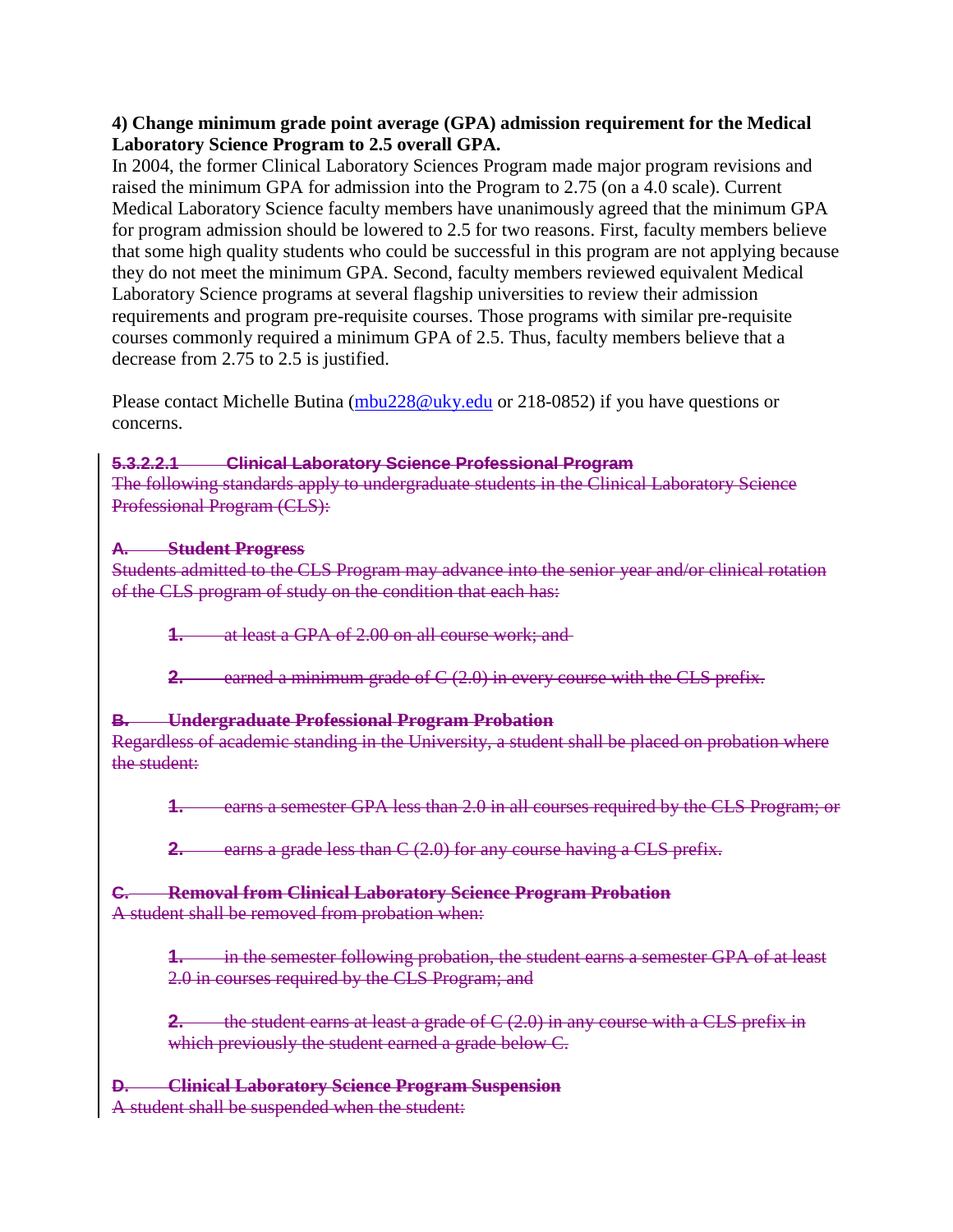**1.** earns less than a semester GPA of 2.0 in courses required by the CLS Program at the end of the first probationary period or in any subsequent semester; or

**2.** earns less than a C in a course with a CLS prefix for the second time; or

**3.** earns less than a C in any two courses required in the CLS Program.

#### **E. Removal from Clinical Laboratory Science Program Suspension**

A student may be reinstated into the CLS program when the student meets the requirements for readmission as determined by the CLS Admissions and Progression Committee. These requirements will be communicated to the student at the time of suspension.

# **4.2.2.2 College of Health Sciences**

## **A. Freshman Admission**

Admission to the University does not guarantee admission to the College of Health Sciences. Freshman applicants will be admitted to the College if their ACT Composite Score is at or above the 50% on National Norms and if they have a minimum high school grade point average of 2.0. However, students' continuation into the junior year will depend on the criteria in B below.

#### **B. University of Kentucky Student Admission**

Completion of the required number of hours of academic credit does not guarantee admission to an undergraduate degree program in the College of Health Sciences. Admission to any program is dependent upon the availability of resources for implementation of quality instruction, and the number of students admitted will be limited by these considerations.

Students will be admitted to a degree program on the basis of their University cumulative grade point average and other criteria indicating potential for becoming successful health science professionals (e.g., Health Science grade point average, freshman entrance scores, grades in key courses, references, and personality inventories).

## **C. Transfer Student Admission**

Admission to the University as a transfer student does not guarantee admission to an undergraduate degree program in the College of Health Sciences. In addition to meeting the University's requirements for admissions from a community college or from another institution, and, in addition to the conditions stated in Senate regulations for changing from one University college to another, applicants seeking to transfer to an undergraduate degree program in the College of Health Sciences will be considered on the basis of their cumulative collegiate grade point average and the criteria described in B above.

**D.** The deadline for application for admission for the fall semester into the Medical Laboratory Sciences, Communications Disorders, Health Administration and Physician Assistant Studies programs is February 1st. The deadline for application for admission in the spring semester for the Medical Laboratory Science program is October 1st. [SC: 4/24/95]

## **E. Medical Laboratory Science Admissions Policy**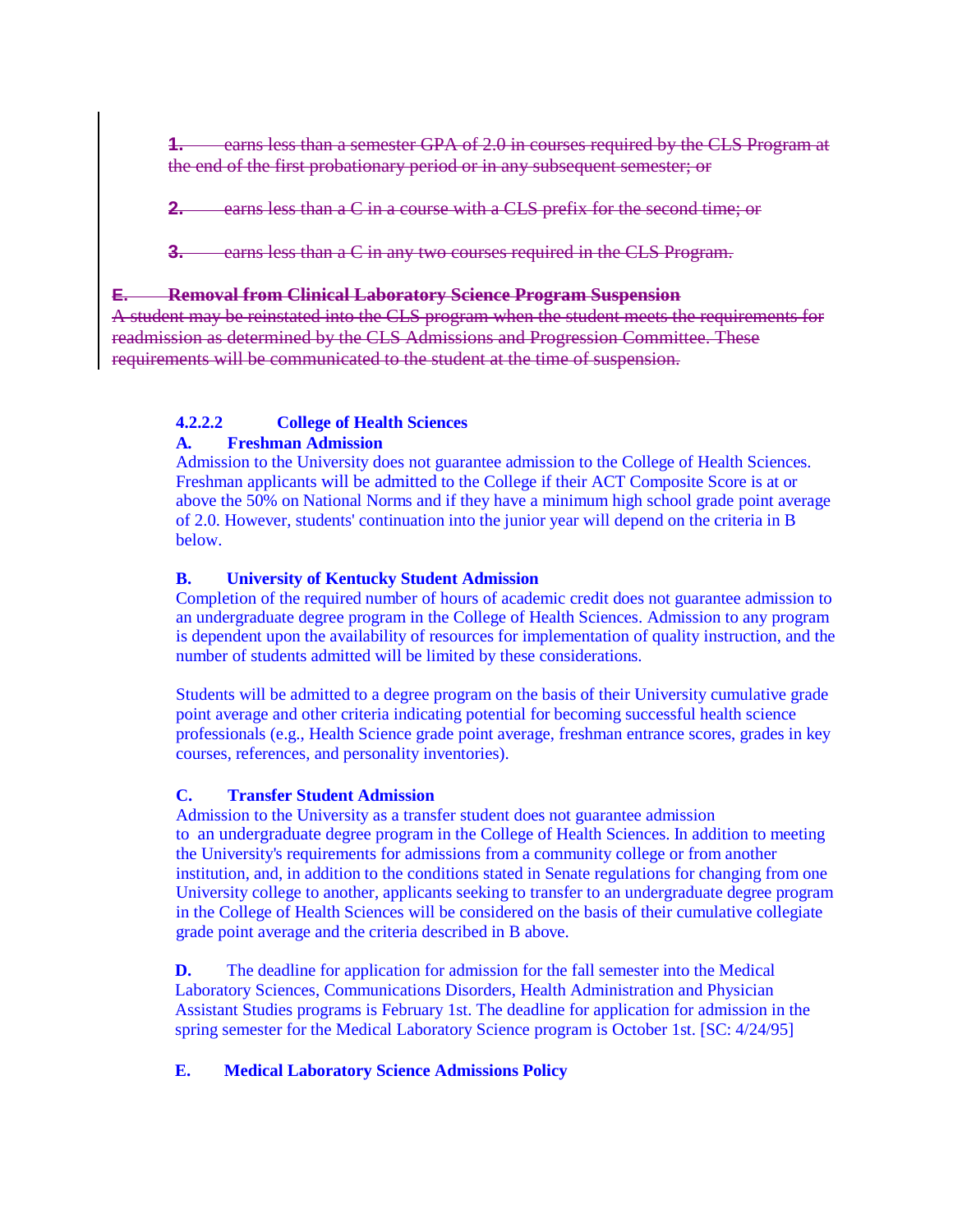Students must achieve an overall (cumulative) GPA of 2.5 and successfully pass all prerequisite courses.

# **F. Health Science Educator Admissions Policy**

Entry is permitted to those who complete an accredited program in a health science discipline and the Preprofessional Requirements.

An overall grade-point average of 2.0 on a 4.0 quality point scale in all course work attempted, as computed by the University Admissions Office.

References from three health professionals. [US: 4/11/83]